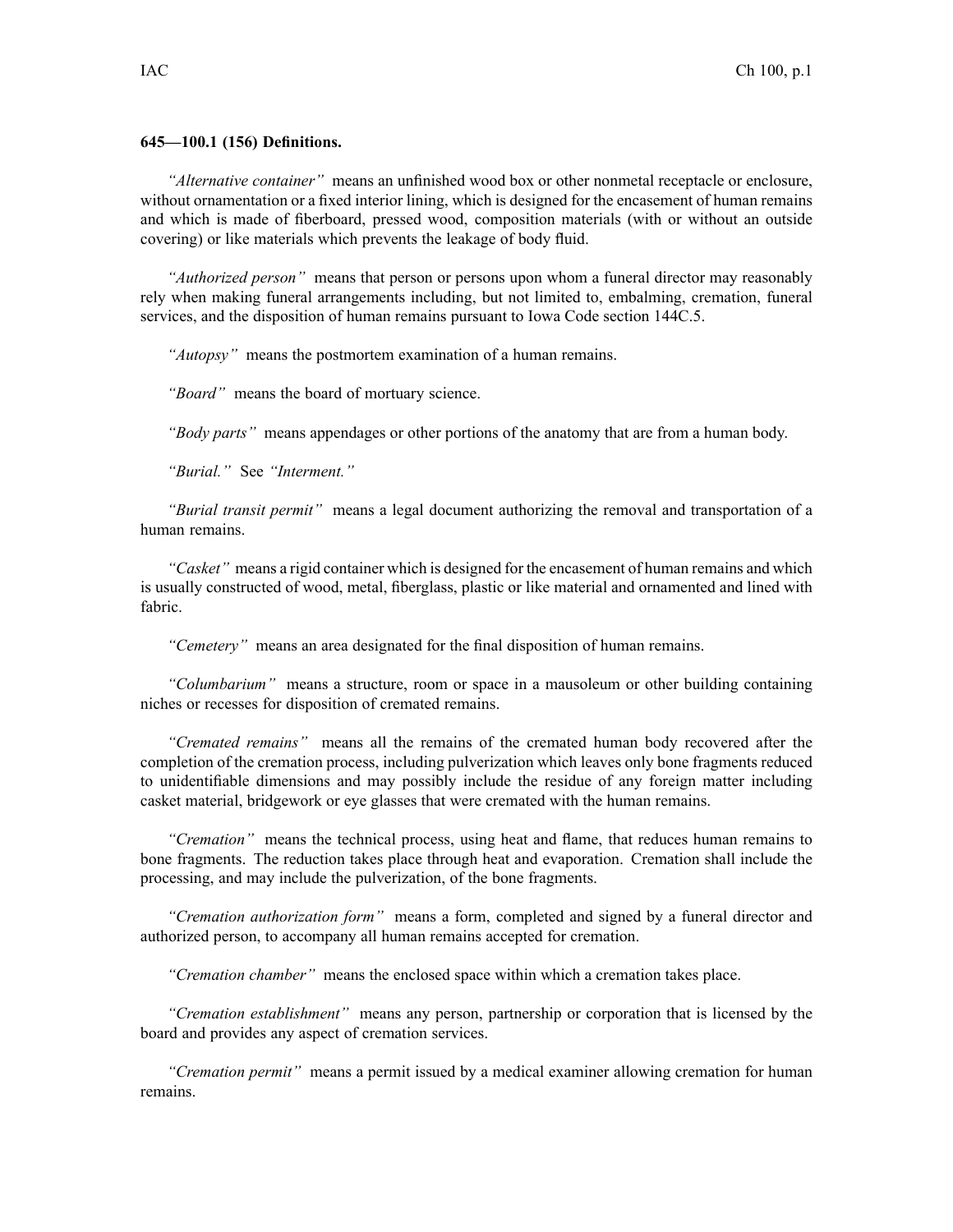*"Cremation room"* means the room in which the cremation chamber is located.

*"Crypt"* means <sup>a</sup> chamber in <sup>a</sup> mausoleum of sufficient size to contain casketed human remains.

*"Custody"* means immediate charge and control exercised by <sup>a</sup> person or an authority.

*"Dead body."* See *"Human remains."*

*"Death certificate"* means a legal document containing vital statistics pertaining to the life and death of the decedent.

*"Decedent."* See *"Human remains."*

*"Disinterment"* means to remove <sup>a</sup> human remains from its place of final disposition.

*"Disinterment permit"* means <sup>a</sup> permit from the department of public health which allows the removal of <sup>a</sup> human remains from its original place of burial, entombment or interment for the purpose of autopsy or reburial.

*"Disinterment permit number"* means the number assigned to <sup>a</sup> disinterment permit by the department of public health, giving the funeral director the authority to remove <sup>a</sup> human remains from its place of final disposition.

*"Embalming"* means the disinfection or temporary preservation of human remains, entire or in part, by the use of chemical substances, fluids or gases in the body, or by the introduction of same into the body by vascular or hypodermic injections, or by surface application into or on the organs or cavities for the purpose of temporary preservation or disinfection.

*"Embalming record"* means <sup>a</sup> record completed by the licensed funeral director or registered intern for each body embalmed in Iowa, or otherwise prepared for disposition by the licensee. "Embalming record" includes, at <sup>a</sup> minimum, <sup>a</sup> case analysis and <sup>a</sup> detailed listing of the procedures or treatments or both performed on the deceased.

*"Entombment"* means to place <sup>a</sup> casketed body or an urn containing cremated remains in <sup>a</sup> structure such as <sup>a</sup> mausoleum, crypt, tomb or columbarium.

*"Final disposition"* means the burial, interment, cremation, removal from the state, or other disposition of <sup>a</sup> dead body or fetus.

*"Funeral ceremony"* means <sup>a</sup> service commemorating the decedent.

*"Funeral director"* means <sup>a</sup> person licensed by the board to practice mortuary science.

*"Funeral establishment"* means <sup>a</sup> place of business as defined and licensed by the board devoted to providing any aspec<sup>t</sup> of mortuary science.

*"Funeral rule"* means the Federal Trade Commission Funeral Rule.

*"Funeralservices"* means any services which may be used to (1) care for and prepare human remains for burial, cremation or other final disposition; and  $(2)$  arrange, supervise or conduct the funeral ceremony or final disposition of human remains.